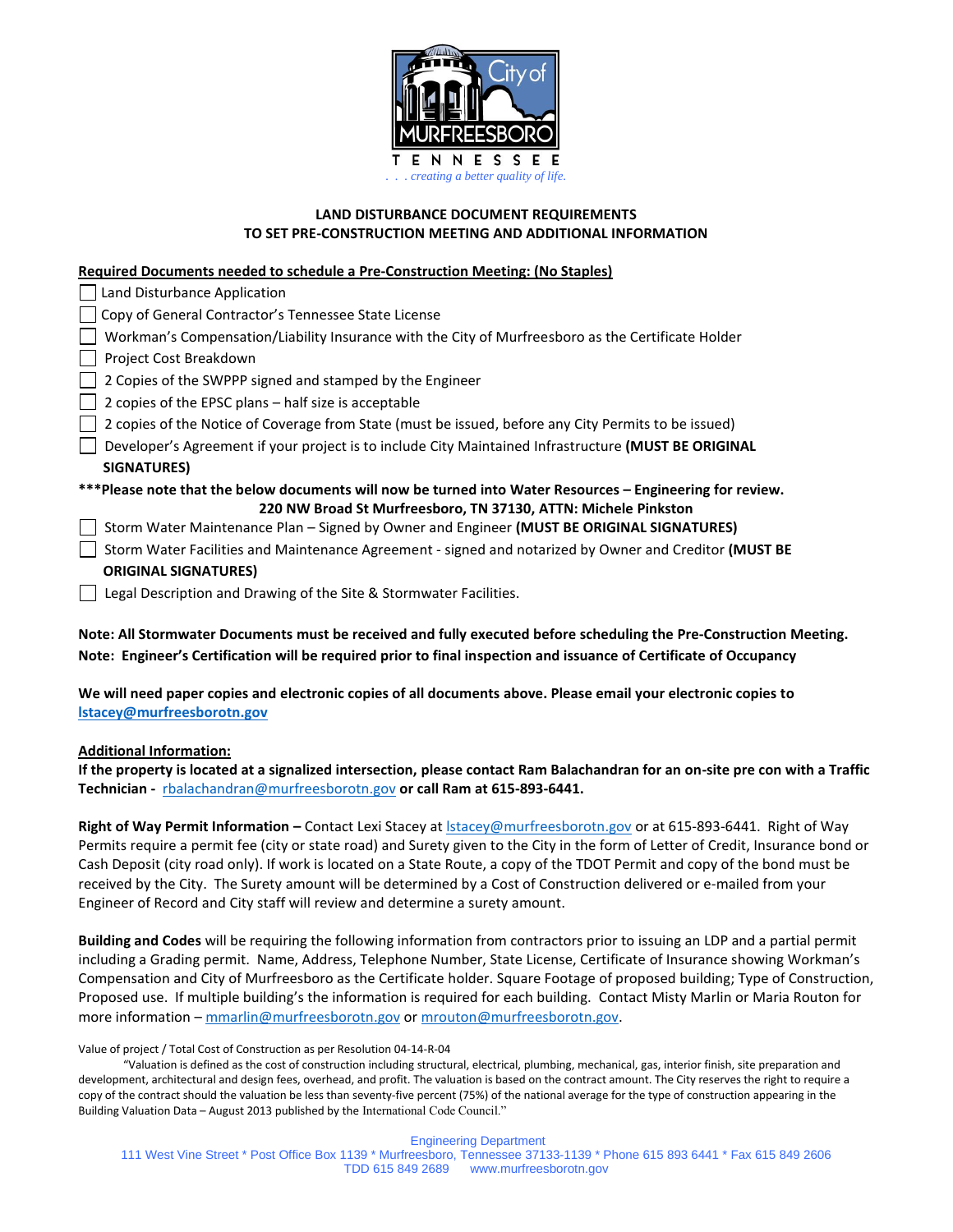

# **Permit Application Information**

| Project name:                                                                                      |                                                                                            |  |  |  |  |
|----------------------------------------------------------------------------------------------------|--------------------------------------------------------------------------------------------|--|--|--|--|
| Applicant name:                                                                                    |                                                                                            |  |  |  |  |
| Address:                                                                                           |                                                                                            |  |  |  |  |
| City, State and Zip Code:                                                                          |                                                                                            |  |  |  |  |
| Contact person:                                                                                    | Email:                                                                                     |  |  |  |  |
| Office Phone:                                                                                      | Cell Phone:                                                                                |  |  |  |  |
| Signature of Applicant:                                                                            |                                                                                            |  |  |  |  |
| <b>Description of Property:</b>                                                                    |                                                                                            |  |  |  |  |
| Address:                                                                                           |                                                                                            |  |  |  |  |
| Legal Description:                                                                                 |                                                                                            |  |  |  |  |
| Parcel No:                                                                                         | Example: 091 AA 001.00                                                                     |  |  |  |  |
| Owner of property of                                                                               |                                                                                            |  |  |  |  |
| record:                                                                                            |                                                                                            |  |  |  |  |
| Owner address:                                                                                     |                                                                                            |  |  |  |  |
| Owner phone:                                                                                       | Email:                                                                                     |  |  |  |  |
| Is this application for renewal of an existing Land Disturbance Permit?<br>$\Box$ Yes<br>$\Box$ No |                                                                                            |  |  |  |  |
|                                                                                                    | Description of land disturbance; nature, extent and purpose.                               |  |  |  |  |
| Total acreage:                                                                                     | Project Acreage:                                                                           |  |  |  |  |
|                                                                                                    | Will excavated material be removed from site?<br>$\Box$ Yes<br>$\Box$ No                   |  |  |  |  |
| Will fill material be brought onto site?                                                           | $\Box$ Yes<br>$\Box$ No                                                                    |  |  |  |  |
|                                                                                                    | If yes, is the other site covered by a Land Disturbance Permit?<br>$\Box$ No<br>$\Box$ Yes |  |  |  |  |

# **City Use Only**

| Received date:  | PC Number:             | Inspector:    | Permit Number: |
|-----------------|------------------------|---------------|----------------|
| SWPPP approved: | Pre con mtg completed: | Pre con date: | Permit Fee:    |